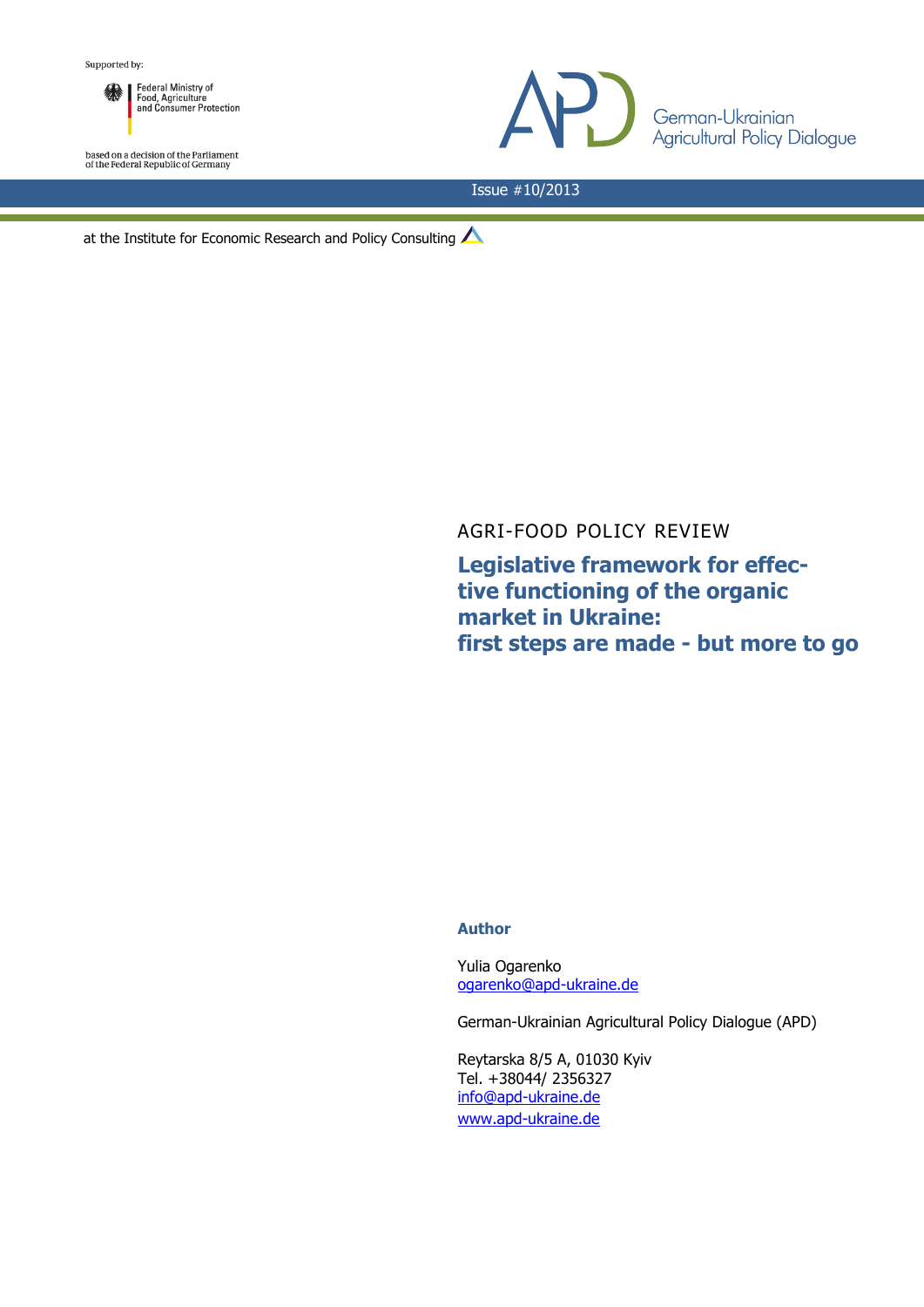**Though there is a need for legislative framework to regulate the market of organic produce, recently approved Law on organic production is not sufficient to support smooth development of organic market in Ukraine. More clear and transparent procedures should be developed and enforced to enable an effective functioning of the market.**

Production of organic cereals emerged in Ukraine back in 90's and was largely driven by the EU demand for organic feed. However, domestic organic market in Ukraine has started to develop dynamically only since 2006-2007. According to the research of Organic Federation of Ukraine<sup>1</sup>, it has duplicated almost every year since 2008, reaching EUR 1.2 m in 2009, EUR 2.4 m in 2010, EUR 5.1 m in 2011 and EUR 7.9 m in 2012. Organic production is mostly represented by grains, pulses and oil crops. Only in the last few years, vegetables, fruits, berries as well as and processed products, such as juices, dairy and meat products, etc., appeared on the market.

State Statistics Service of Ukraine does not collect data on organic production since the market is still relatively small. However, according to the data of the International Federation of Organic Agricultural Movements the area under organic farming and number of farmers is growing rapidly in Ukraine (see Figure 1).

## **Figure 1. Development of the organic farming in Ukraine**



<sup>1</sup> http://www.organic.com.ua/uk/homepage/2010-01-26-13-42- 29

1

In particular, the area of the land used for organic farming expanded by about 70% since 2002 reaching approximately 280 thousand ha in 2012, which constitutes about 0.7% of total agricultural land in Ukraine. During the same period the number of organic producers has increased by more than 5 times. The majority of organic farms are located in the West and South of Ukraine and represented by areas with different sizes (from few ha to up to ten thousand ha)<sup>2</sup>.

The share of the certified organic produce in total food consumption of Ukraine is still less than 1%. It should be noted, however, that many Ukrainians still have garden plots, where they grow vegetables and fruits for their own consumption. Although these products are not certified, in many cases they can be regarded as "organic" since growers often limit the use of pesticides and chemical fertilizers due to health risk as well as cost saving. Thus, real consumption of organically produced food in Ukraine is likely to be underestimated.

It should be noted that organic market is largely determined by consumer demand and regulated via voluntary certification of organic products to provide the confidence for consumers that organic producers meet production standards they claim. Indeed, government interference should be limited to the protection of consumers from deceptive organic products. Hence, the legislative framework to regulate the market is needed, but overregulation should be avoided.

First attempts to introduce the Law on organic production in Ukraine are dated back to 2010, when the first draft Law was prepared. The Law "On the production and turnover of organic agricultural products and raw materials" #425-VII (with amendments of the President) was approved by the Parliament on the  $3<sup>rd</sup>$  of September, 2013, and signed by the President one month later. The Law defines legal, economic and organizational basis for production, processing, transportation, storage, certification and labelling of organic produce and raw materials. It was published on  $9<sup>th</sup>$  of October and would come into force in three months.

1

<sup>&</sup>lt;sup>2</sup> the same